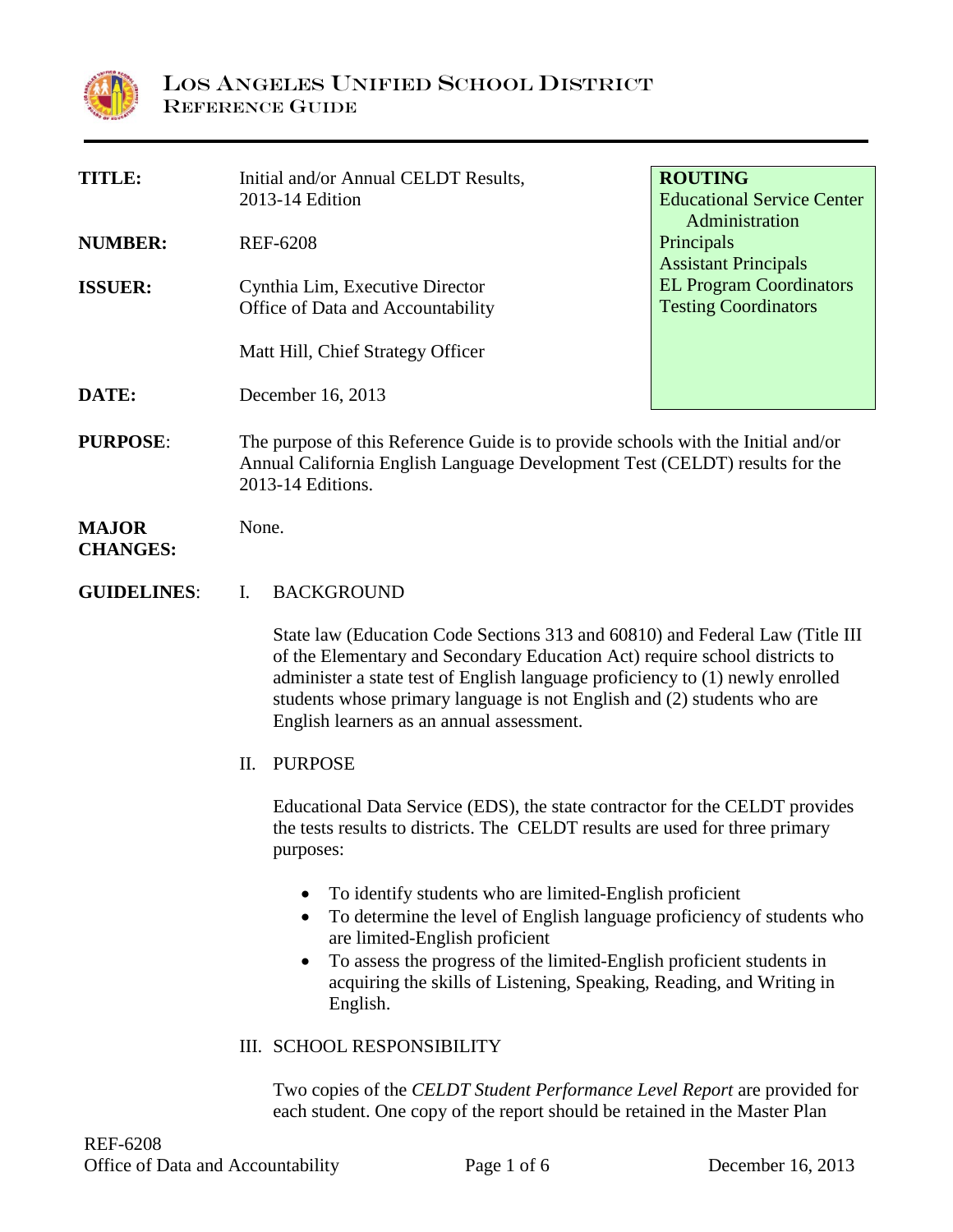

Folder in the cumulative record. The second copy of the report for either the Initial or Annual Assessments is to be distributed to parents/guardians or shared with the parents/guardians during parent conferences within 20 calendar days of delivery from the District. The *CELDT Student Performance Level Report* and *Guide to Test Reports* (GTR) must be mailed home to parents/guardians that are not present during parent conferences.

Schools will have parents/guardians mailing address printed on their reports for students in grades K-12 for whom complete data were available in the school SIS on or before the dates listed on the Critical Dates page on the *CELDT Administration Instructions*.

A No.10 window envelope with the following specifications can be used to mail reports:

- Window size  $-1.125$  inches high and 4.5 inches wide
- Lower left side .5 inches from the bottom edge

The table below indicates how schools will obtain test results and supporting information.

| Grade                             | 2013-14 CELDT Reports                                                                |                                                         |  |  |  |
|-----------------------------------|--------------------------------------------------------------------------------------|---------------------------------------------------------|--|--|--|
| $\overline{12}$<br>$\blacksquare$ | Student Performance Level Reports (2 per student)                                    | Delivered<br>to schools<br>Available on<br>STU web page |  |  |  |
|                                   | Test Result Labels (1 per student)                                                   |                                                         |  |  |  |
|                                   | Guide to Test Reports (translated in 10 languages)<br>• Test Performance Descriptors |                                                         |  |  |  |
|                                   |                                                                                      |                                                         |  |  |  |

### IV. INDIVIDUAL STUDENT PERFORMANCE LEVEL REPORTS

*CELDT Student Performance Level Report* – The CELDT results for individual students are provided in the *CELDT Student Performance Level Report.* The CELDT results are confidential and individual results should only be shared with each student's teacher(s), parents and guardians. The report shows the level of performance students have attained in each domain as they progress towards English language proficiency. Listed below are the five performance levels for measuring a student's proficiency in English based on the CELDT scores along with the corresponding numeric level found in SIS.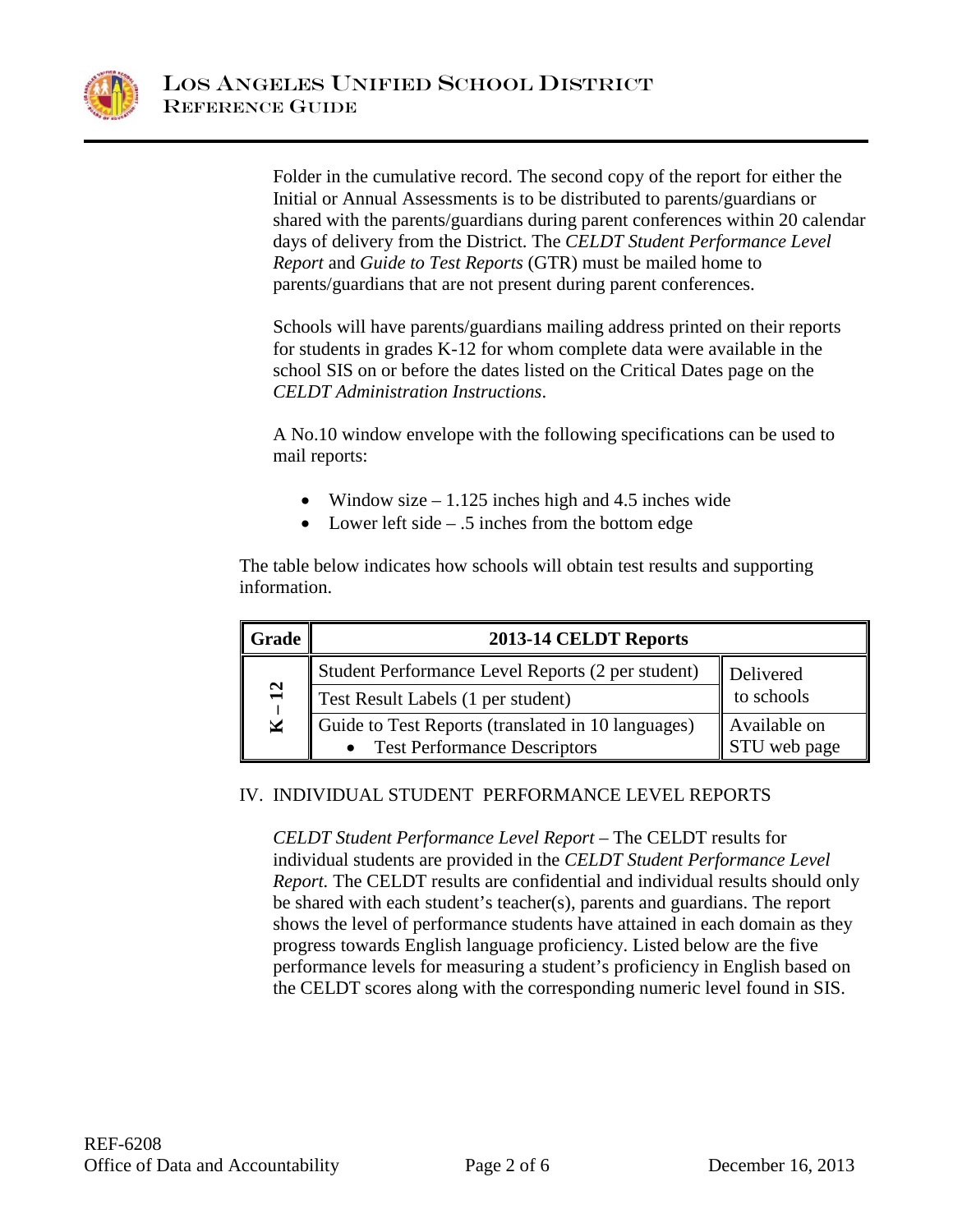

| <b>Performance Levels</b> |                           |  |  |  |
|---------------------------|---------------------------|--|--|--|
|                           | <b>Advanced Level</b>     |  |  |  |
|                           | Early Advanced Level      |  |  |  |
|                           | <b>Intermediate Level</b> |  |  |  |
|                           | Early Intermediate Level  |  |  |  |
|                           | <b>Beginning Level</b>    |  |  |  |

The report displays a bar graph illustrating the student's performance in each of the domains, the scale scores, and an Overall Performance Level. Performance Levels provide a description of the competency demonstrated by the students in the domain assessed by the CELDT. In addition, a Comprehension Score is located under the graph. This score is an average of the scale score for Listening and Reading. The *CELDT Performance Descriptors* are described by grade-span on the back of the report.

Scores that fall within a performance level indicate that the student can perform the majority of skills for that level and the levels below, as described in the CELDT Performance Descriptors. A student may demonstrate competence in some of the skills at higher levels of performance, but not enough to reach the next level.

# V. CELDT RESULT LABELS

One test result label is provided for each student. The Initial and Annual result labels are merged together by grade level and are located in the back of the shrink-wrap package.

- The Initial Assessment label is to be affixed to the student's permanent cumulative record that will serve as the student's permanent record of test results.
- The Annual Assessment label is to be affixed to the student's CELDT Label Insert Card. This must be done before the cumulative record is sent to another school for matriculating and transferring students. Additional CELDT label insert cards may be purchased from the *LAUSD General Stores Distribution Supplies and Equipment Catalog, 2013-14*. Please use commodity number 966-12-13850 to purchase a package of 50 insert cards for \$6.73. See page 327 of the catalog for more information.

### VI. GUIDE TO TEST REPORTS

*Guide to Test Reports* (GTR) – This guide explains to parents and guardians their child's *CELDT Student Performance Level Report* by providing a sample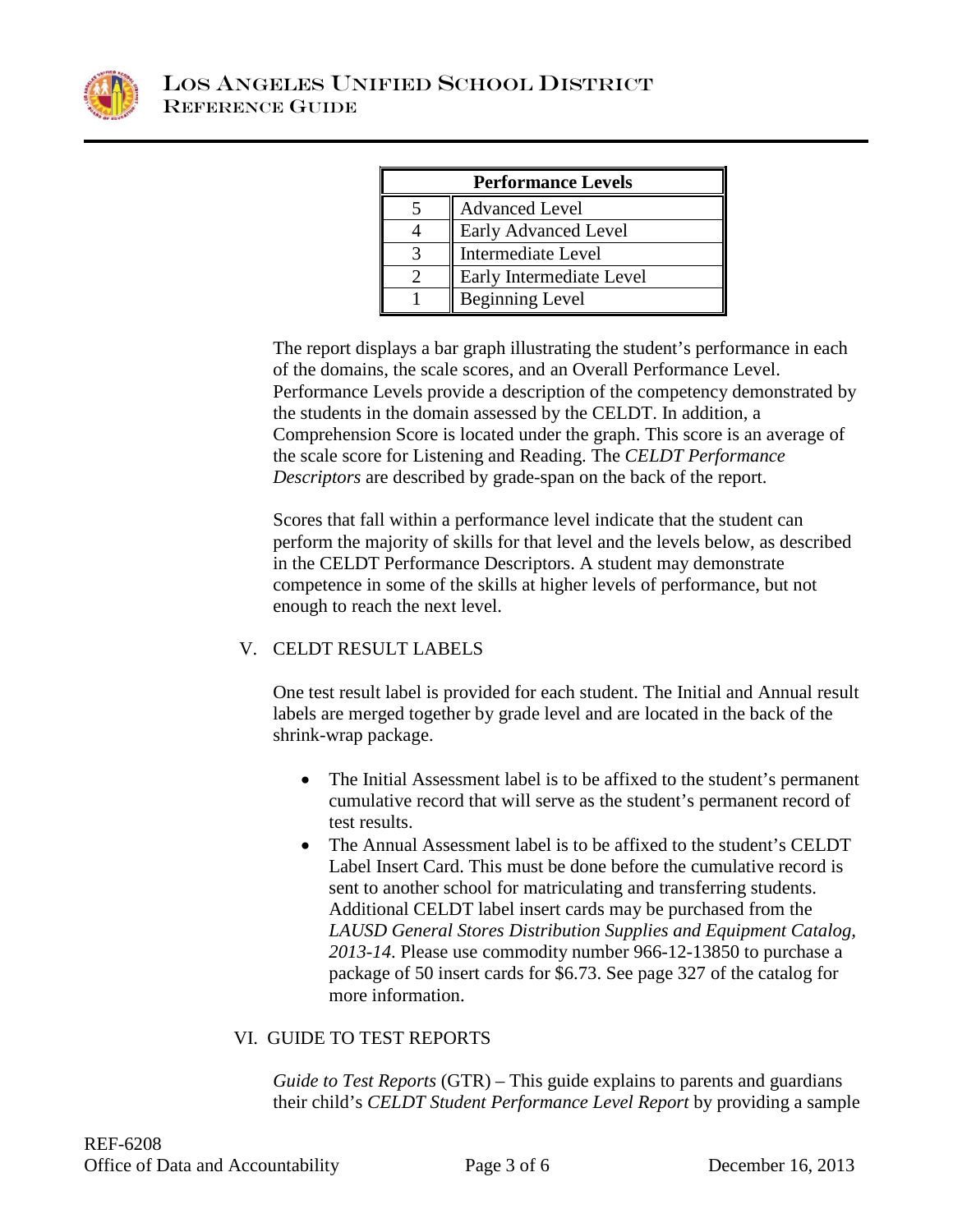

|                                     | CELDT Student Performance Level Report, information about how to interpret<br>the report, and domain-specific and overall test performance descriptors. The<br>GTR is provided in English and is translated in several languages to assist<br>schools in communicating the CELDT results to parents and guardians. The<br>GRT can be found on the Student Testing and Assessment webpage for<br>downloading. |
|-------------------------------------|--------------------------------------------------------------------------------------------------------------------------------------------------------------------------------------------------------------------------------------------------------------------------------------------------------------------------------------------------------------------------------------------------------------|
|                                     | The Test Performance Descriptors section describes what students typically<br>know and can do in English at each CELDT performance level. In addition,<br>there are Overall Test Performance Descriptors, one set for students in<br>kindergarten and grade one and another for students in grades two through<br>twelve.                                                                                    |
|                                     | The CELDT reports and GTR must be mailed home to parents that are not<br>present during parent conferences. See Attachments $A \& B$ for the procedures<br>on how to sort/extract parent correspondence language in SIS.                                                                                                                                                                                     |
| <b>RELATED</b><br><b>RESOURCES:</b> | EDS web-site: http://www.celdt.org/.<br>CDE CELDT web-site: http://www.cde.ca.gov/ta/tg/el/.<br>$\bullet$<br>BUL-3448.0, Master Plan Folder for English Learners, K-12, January 8, 2007<br>$\bullet$<br><b>Cumulative Record Handbook for Elementary Schools</b><br>$\bullet$<br><b>Cumulative Record Handbook for Secondary Schools</b><br>$\bullet$                                                        |
| <b>ASSISTANCE:</b>                  | For assistance with testing, call Student Testing Unit at (213) 241-4104<br>$\bullet$<br>For questions regarding English learner services, contact your Educational<br>$\bullet$<br>Service Center English Learner Program Staff<br>For assistance with Elementary SIS, call ESIS Support at (213) 241-4617                                                                                                  |

• For assistance with Secondary SIS, call SEC SIS Support at (213) 241-4850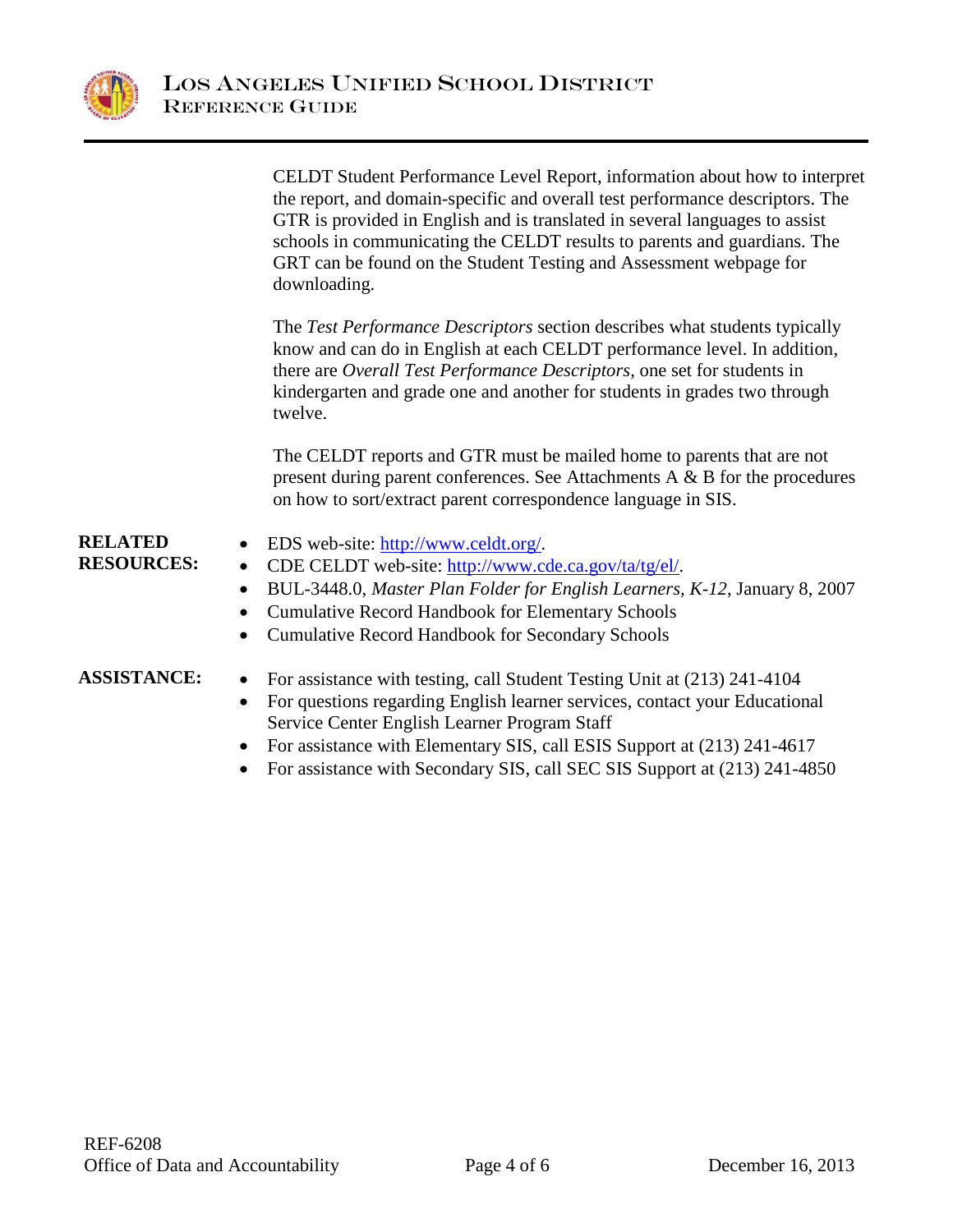

## ATTACHMENT A

### **Elementary SIS English Sentences: Initial and Annual CELDT Rosters with Parent Correspondence Language**

#### **Initial CELDT Roster**

The following sentence will print a roster of students who are expected to take the Initial CELDT during the 2013-14 school year. The roster is sorted alphabetically by grade and lists the parents' correspondence language and students' room #s. This will enable you to distribute to parents the Initial CELDT results along with the *Guide to Test Reports* that matches the parents' desired correspondence language.

At the Main Menu type: **:E :PON**

# **:SORT XXXX WITH 151 GE "8-13-13" AND WITH GRN GE "0" BY GRN BY NAME BREAK-ON GRN 0 NAME 12 PGLANG ROOM (IN)**

### **Annual CELDT Roster**

The following sentence will print a roster of students who are expected to take the Annual CELDT during the 2013-14 school year. The roster is sorted alphabetically by grade and lists the parents' correspondence language and students' room #s. This will enable you to distribute to parents the Annual CELDT results along with the *Guide to Test Reports* and that matches the parents' desired correspondence language.

At the Main Menu type:

### **:E**

**:PON**

**:SORT XXXX WITH 162 = "LEP" AND WITH 151 LT "8-13-13" AND WITH 800 BY GRN BY NAME BREAK-ON GRN 0 NAME 12 PGLANG ROOM (IN)**